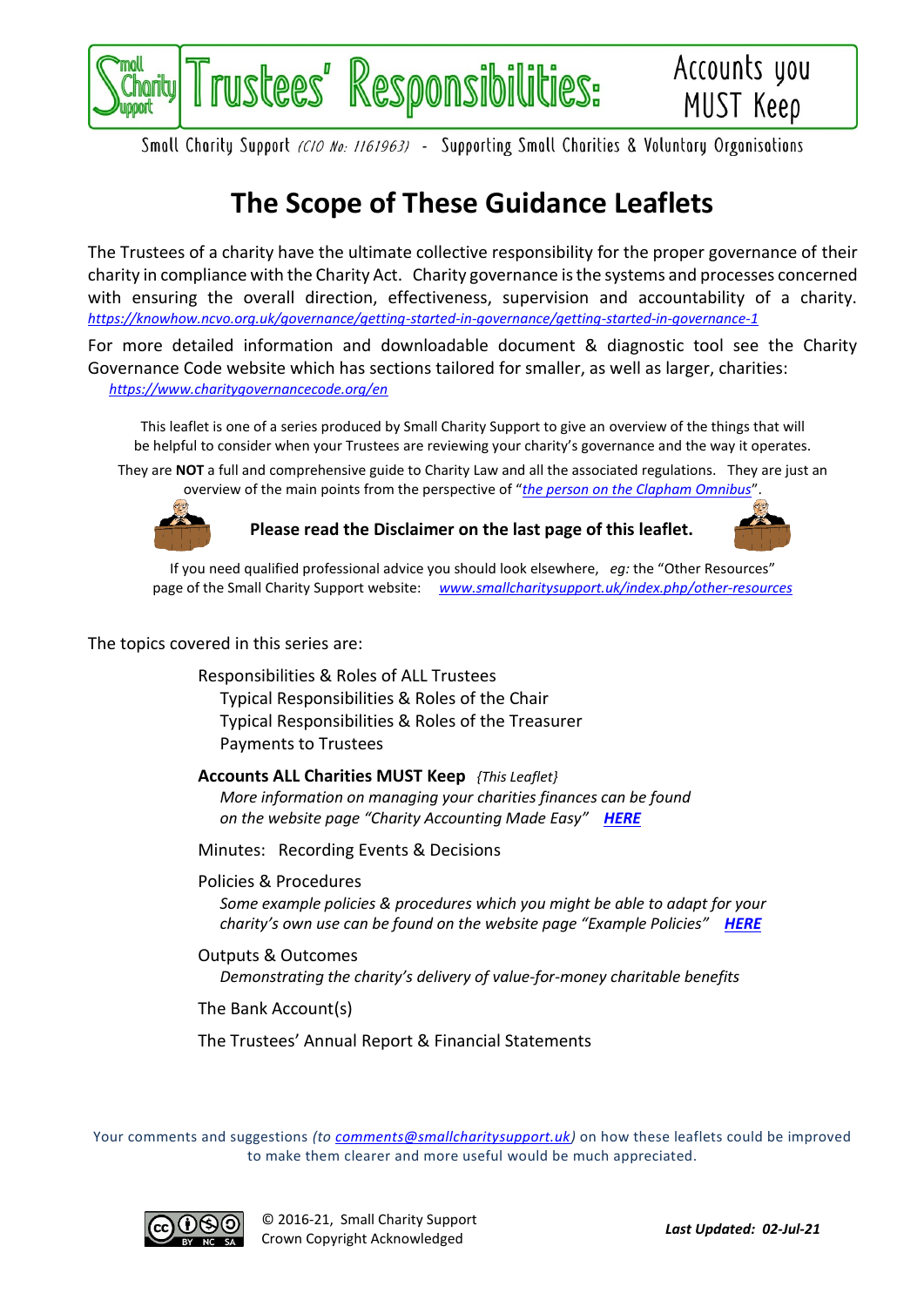# **What Accounts ALL Small Charities MUST Keep**

The following notes attempt to give a simple, "everyday" language, summary of what the Charities Act requires **ALL** small charities to do about keeping their accounts – *ie:*showing where their money comes from and how it is spent.

**It DOES NOT apply to charities which are also companies registered with Companies House, or to exempt charities. Nor does it apply to charities which are part of a group of charities (***eg:* **a local branch of a national charity). For those, different rules apply.**

This leaflet is just about what the Charities Act 2011 says, and is in two parts:

- 1: It starts off with a summary in "everyday language" of what the Charities Act says in "legalese". The paragraph numbers are the numbers of the relevant sections, 130-134, in the Act;
- 2: And for those who want to see what the "legalese" looks like, the leaflet then goes on to give the exact wording of paragraphs 130-134 which have been simply copied & pasted from Chapter 1 of Part 8, of the Charities Act 2011 (*[http://www.legislation.gov.uk/ukpga/2011/25/part/8](http://www.legislation.gov.uk/ukpga/2011/25/part/8))*[\)\)](http://www.legislation.gov.uk/ukpga/2011/25/part/8)).

### **Some Introductory Notes**

"Accounts" is one of those words which has a variety of meanings/interpretations depending on the context in which is used (a good recipe for confusion and misunderstandings – which is why "Accounts All Charities MUST keep" is rife with confusions & misunderstandings)!

 $\Box$  "Accounts" can (and often does) mean: the records (on paper, or now more usually on computer) that the charity keeps of its financial transaction" – *ie:* what financial commitments it has entered into; who with; what for; at what cost/price; and when the cost/price was (or is expected to be) paid;

 $\equiv$  "Accounts" can (and often does) mean: the aggregating and analysis of the charity's financial transactions records to produce the management reports (*eg:* budget, cash-flow, outstanding payments) to ensure that the charity's funds and resources are being used wisely and responsibly to ensure "value-for-money" in delivering its charitable outputs & outcomes to its beneficiaries;



"Accounts" can (and often does) mean: the reports that the charity is required to produce annually to the Charity Commission (and, usually, to its donors, funders and members) to demonstrate how the charity's resources have been used over the previous financial year for the public benefit.

But all-too-often (particularly for small charities), the last of those three – the legal requirement to produce an annual report in a defined format which is of little practical use to the trustees – makes it the dominant driver of the charity's "accounting" procedures, overshadowing the other two.

Instead, the second of the three – ensuring that the charity's financial resource are used "**Efficiently**, **Effectively & Economically**<sup>"1</sup> to deliver the charity core objects and values in a "value-for money" way – should be the dominant driver of a charity's "accounting" procedures. In that case, the charity's annual financial statements should be little more than a summary the routine management reports that the trustees would be receiving in the last month of the charity's financial year anyway.

That issue is dealt with in greater detail – along with suggestions for how its adverse consequences can be mitigated – in other Small Charity Support leaflets on the "[Accounts Made Easy](https://www.smallcharitysupport.uk/index.php/accountsmadeeasy)" webpage.

<sup>&</sup>lt;sup>1</sup> The "3-Es" of being "Business-like" to which many charities add *(one or more of)* the "3-Es" of being "charity-like", ie: Ethical, Equitable, Ecological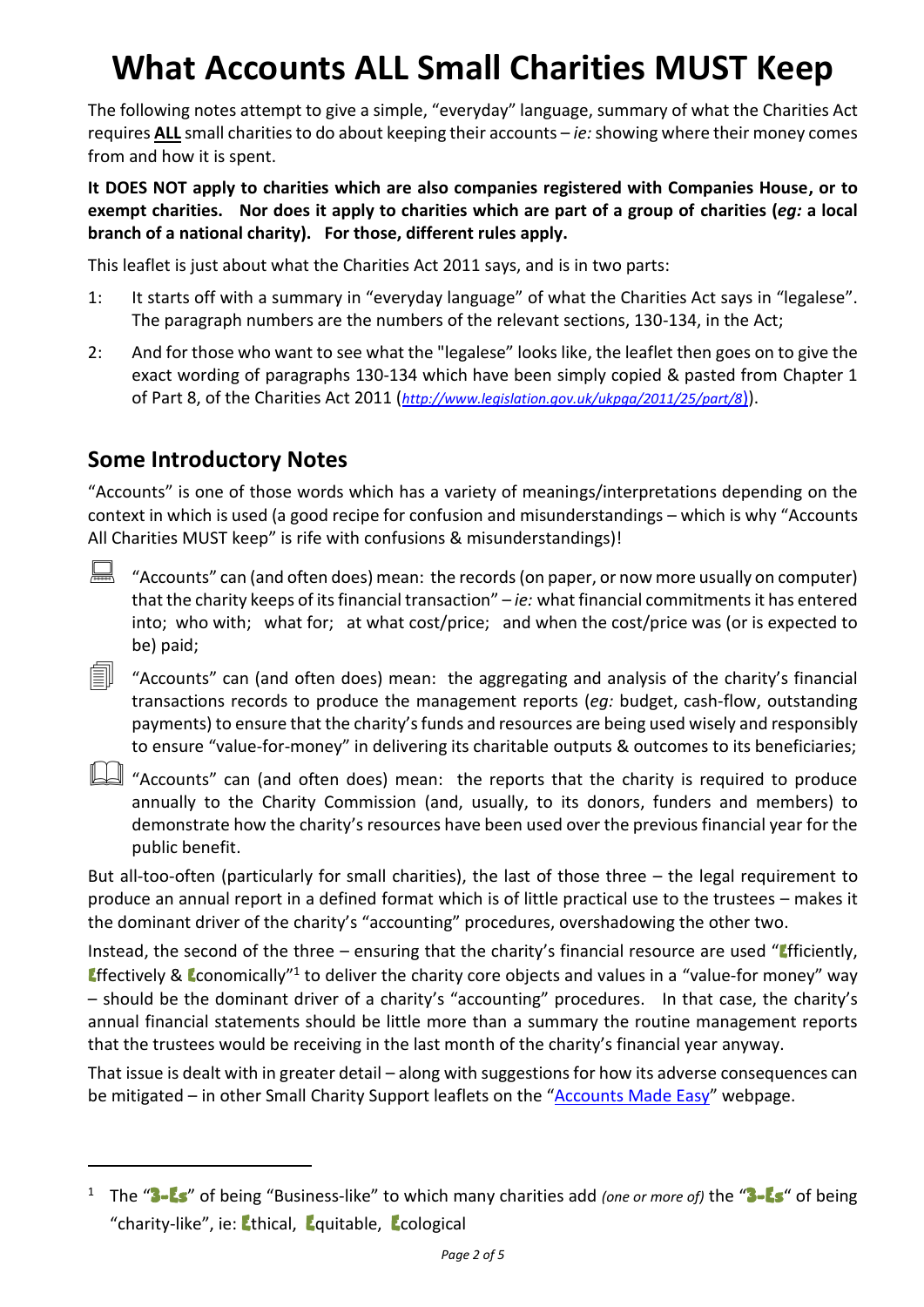## **Summary of the Charities Act 2011 In Everyday Language**

### **NOTE: Apart from charitable companies and exempt charities, the following guidance on preparing and maintaining accounts applies to ALL charities, WHETHER OR NOT THEY ARE:**

**1: Registered with the Charity Commission**

(*ie:* even if their annual income is less than £5,000)

**2: Required to submit their accounts to the Charity Commission** (*ie:* even if their annual income is less than £10,000)

**3: Required to have their accounts Independently Examined** (*ie:* even if their annual income is less than £25,000)

## **PART 8, CHAPTER 1: Individual accounts**

#### **130 Accounting records**

- (1) The Trustees of the charity must keep clear, accurate and up-to-date records of where their charity's money is coming from, and how it is being spent, in a way that everyone can easily understand
- (2) The accounts must show the detail of individual transactions the dates, amounts and what they were for – and how much money (*eg:* in its bank account, petty cash box, and elsewhere), and any other property of value, the charity has.

#### **131 Preservation of accounting records**

(1-3) The charity's accounts must be kept for 6 years after the end of the financial year to which they relate (even if the charity ceases to exist), unless the Charity Commission gives permission for them to be destroyed.

#### **132 Preparation of statement of accounts**

- (1-3) The layout and content of a charity's accounts must conform to the relevant regulations (*ie:* be consistent with the Charity Commission's guidance CC15b on Charity Reporting and Accounting) (*https://www.gov.uk/government/publications/charity-reporting-and-accounting-the-essentials-cc15b/charityreporting-and-accounting-the-essentials*)
- (4) There are special provisions for maintaining privacy for charitable trusts.

#### **133 Account and statement an option for lower-income charities**

Charities with an annual income of less than £250,000 can opt for using the "Receipts & Payments" method of accounting, rather than the more onerous "Accruals" method (provided that their governing document does not require the charity to use the Accruals method)

#### **134 Preservation of statement of accounts or account and statement**

(1-3) This paragraph 134 adds nothing significantly new or extra. It is just a duplication of paragraph 131 with a little bit more detail !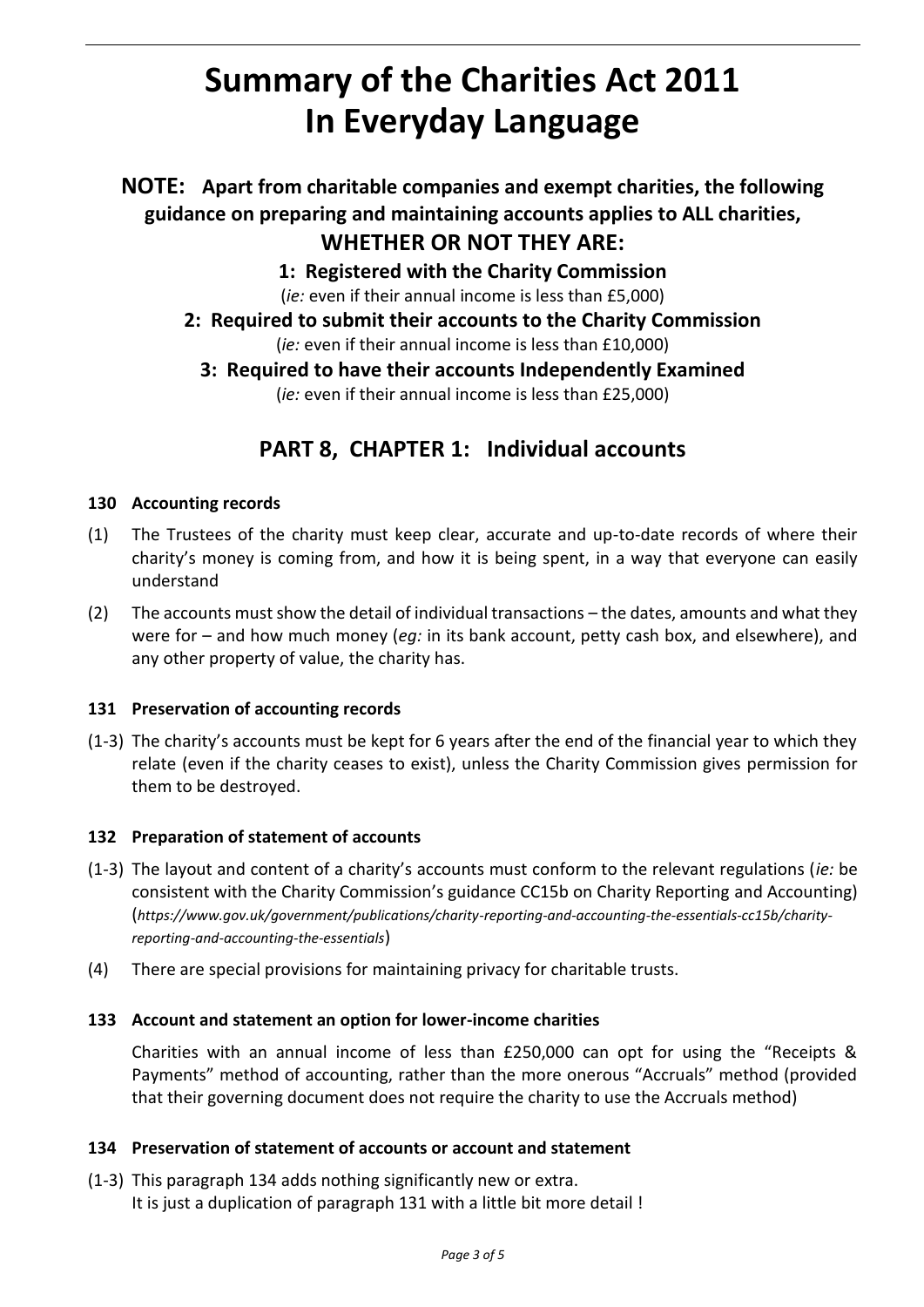## **Text of The Charities Act 2011: Part 8. Charity accounts, reports and returns**

## **CHAPTER 1: Individual accounts**

#### **130 Accounting records**

- (1) The charity trustees of a charity must ensure that accounting records are kept in respect of the charity which are sufficient to show and explain all the charity's transactions, and which are such as to—
	- (a) disclose at any time, with reasonable accuracy, the financial position of the charity at that time, and
	- (b) enable the trustees to ensure that, where any statements of accounts are prepared by them under section 132(1), those statements of accounts comply with the requirements of regulations under section 132(1).
- (2) The accounting records must in particular contain—
	- (a) entries showing from day to day all sums of money received and expended by the charity, and the matters in respect of which the receipt and expenditure takes place, and
	- (b) a record of the assets and liabilities of the charity.

#### **131 Preservation of accounting records**

- (1) The charity trustees of a charity must preserve any accounting records made for the purposes of section 130 in respect of the charity for at least 6 years from the end of the financial year of the charity in which they are made.
- (2) Subsection (3) applies if a charity ceases to exist within the period of 6 years mentioned in subsection (1) as it applies to any accounting records.
- (3) The obligation to preserve the accounting records in accordance with subsection (1) must continue to be discharged by the last charity trustees of the charity, unless the Commission consents in writing to the records being destroyed or otherwise disposed of.

#### **132 Preparation of statement of accounts**

- (1) The charity trustees of a charity must (subject to section 133) prepare in respect of each financial year of the charity a statement of accounts complying with such requirements as to its form and contents as may be prescribed by regulations made by the [F1Secretary of State].
- (2) Regulations under subsection (1) may in particular make provision—
	- (a) for any such statement to be prepared in accordance with such methods and principles as are specified or referred to in the regulations;
	- (b) as to any information to be provided by way of notes to the accounts.
- (3) Regulations under subsection (1) may also make provision for determining the financial years of a charity for the purposes of this Act and any regulations made under it.
- (4) But regulations under subsection (1) may not impose on the charity trustees of a charity that is a charitable trust created by any person ("the settlor") any requirement to disclose, in any statement of accounts prepared by them under subsection  $(1)$ -